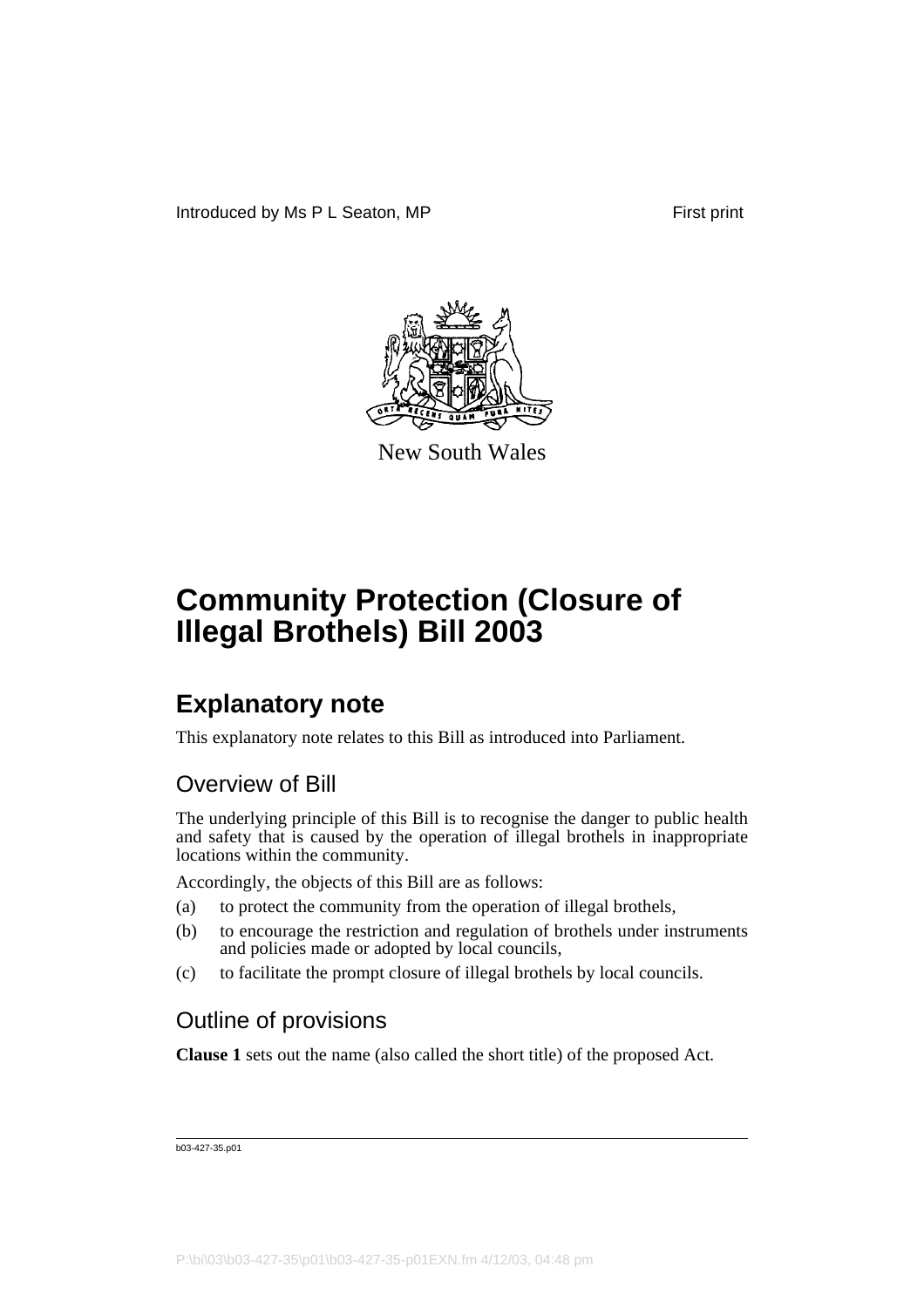Explanatory note

**Clause 2** provides for the commencement of the proposed Act on the date of assent.

**Clause 3** is a formal provision that gives effect to the amendments to the *Environmental Planning and Assessment Act 1979* set out in Schedule 1.

#### **Schedule 1 Amendment of Environmental Planning and Assessment Act 1979**

At present under section 121B of the *Environmental Planning and Assessment Act 1979* (*the principal Act*), local councils may give a person an order to do or refrain from doing specified things in certain circumstances. **Schedule 1 [3]** amends the Table to section 121B to specifically provide for the giving of an order under that section to cease using premises for the purposes of an illegal brothel (ie in circumstances where the use of the premises as a brothel is prohibited under an environmental planning instrument or where development consent is required but has not been obtained). The order may be given to the owner of the premises or the person by whom the premises are being used as a brothel.

**Schedule 1 [1]** provides that the term *brothel* in the principal Act has the same meaning as in the *Restricted Premises Act 1943* (namely, premises habitually used for the purposes of prostitution, or that have been used for that purpose and are likely to be used again for that purpose).

**Schedule 1 [2]** excludes development for the purposes of a brothel from the operation of *State Environmental Planning Policy No 1—Development Standards*.

**Schedule 1 [4]** entrenches the underlying principles and objects of the proposed amendments in the principal Act.

**Schedule 1 [5]** provides that certain requirements under the principal Act relating to the giving of orders under section 121B will not apply to an order to cease using premises as an illegal brothel (eg it will not be necessary for a council to give advance notice of the proposed order or to allow representations to be made concerning the proposed order).

**Schedule 1 [6]** provides that if a council gives a person an order to cease using premises as an illegal brothel, then the order must require compliance with its terms within 48 hours.

**Schedule 1 [7]** authorises a council, if the council is satisfied that an order referred to above is not being complied with, to take action to prevent persons from entering the premises to which the order relates. The council will be able to recover any reasonable costs that it incurs in taking that action. Also, a council will be able to recover from the person required to comply with the order certain other costs incurred by the council in making the order.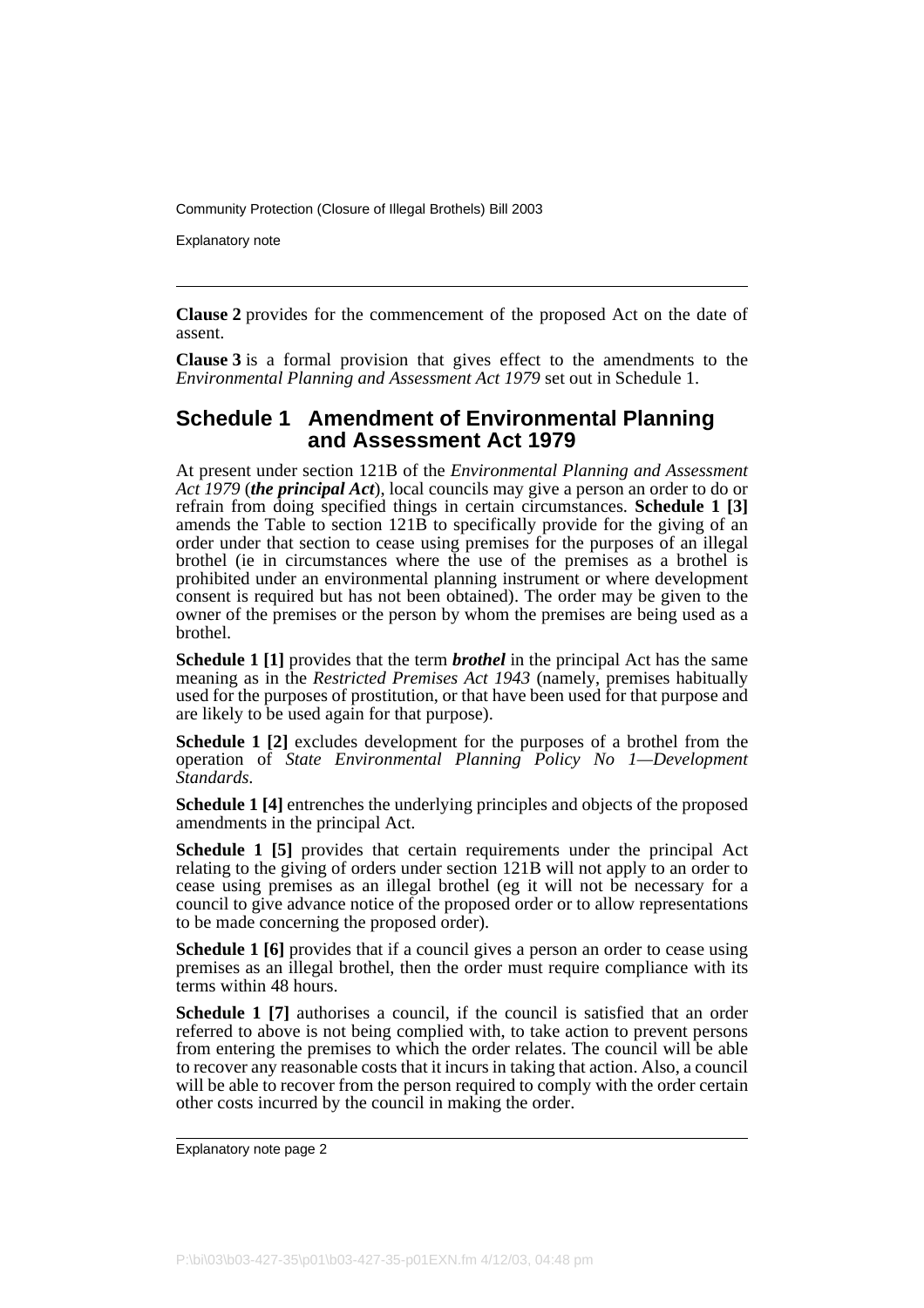Introduced by Ms P L Seaton, MP First print



New South Wales

# **Community Protection (Closure of Illegal Brothels) Bill 2003**

### **Contents**

|            |                                                                       | Page |
|------------|-----------------------------------------------------------------------|------|
|            | Name of Act                                                           |      |
|            | Commencement                                                          |      |
|            | Amendment of Environmental Planning and Assessment<br>Act 1979 No 203 |      |
| Schedule 1 | Amendment of Environmental Planning and Assessment<br>Act 1979        |      |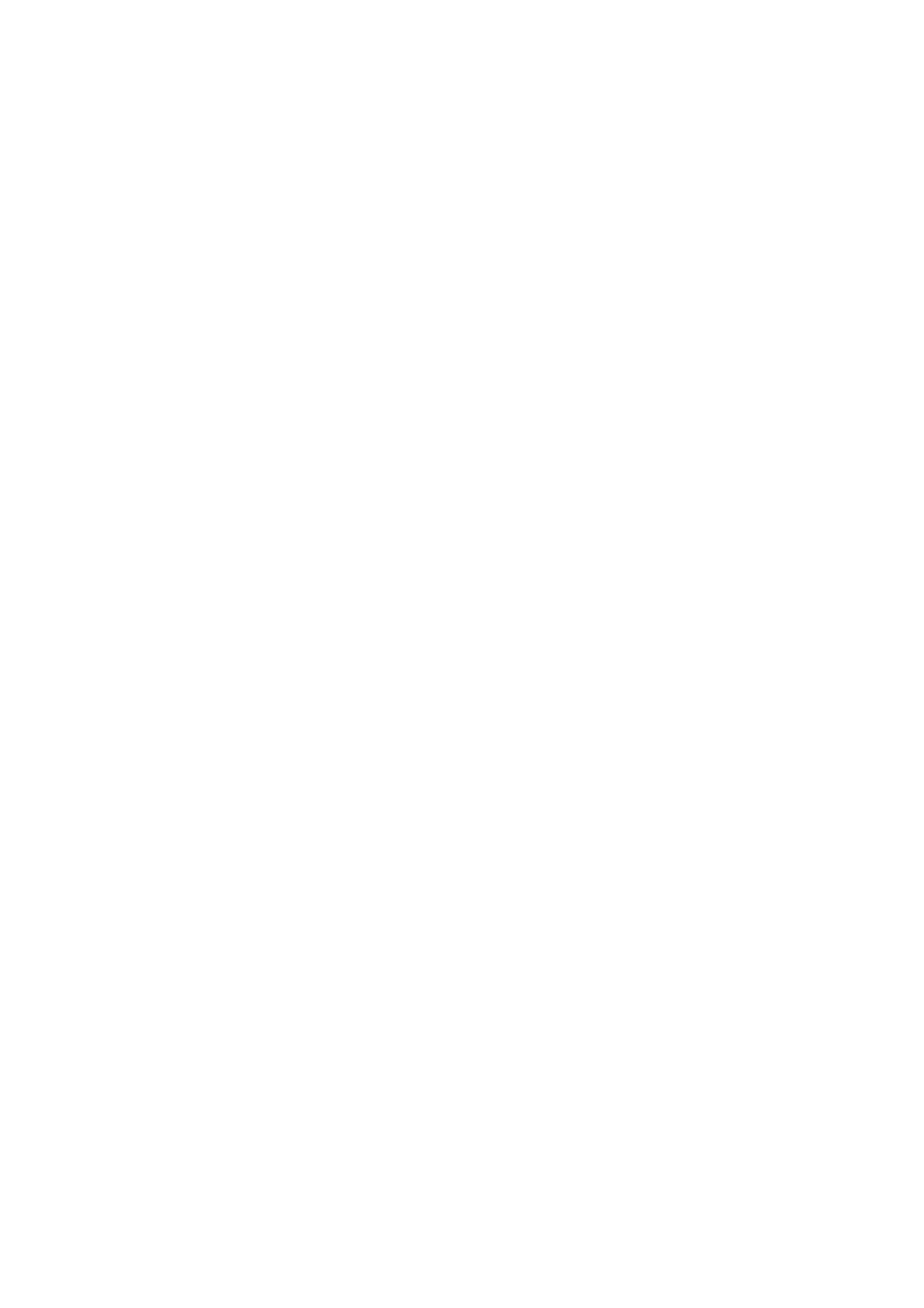

New South Wales

# **Community Protection (Closure of Illegal Brothels) Bill 2003**

No , 2003

#### **A Bill for**

An Act to amend the *Environmental Planning and Assessment Act 1979* to make provision with respect to the protection of the community from the operation of illegal brothels; and for related purposes.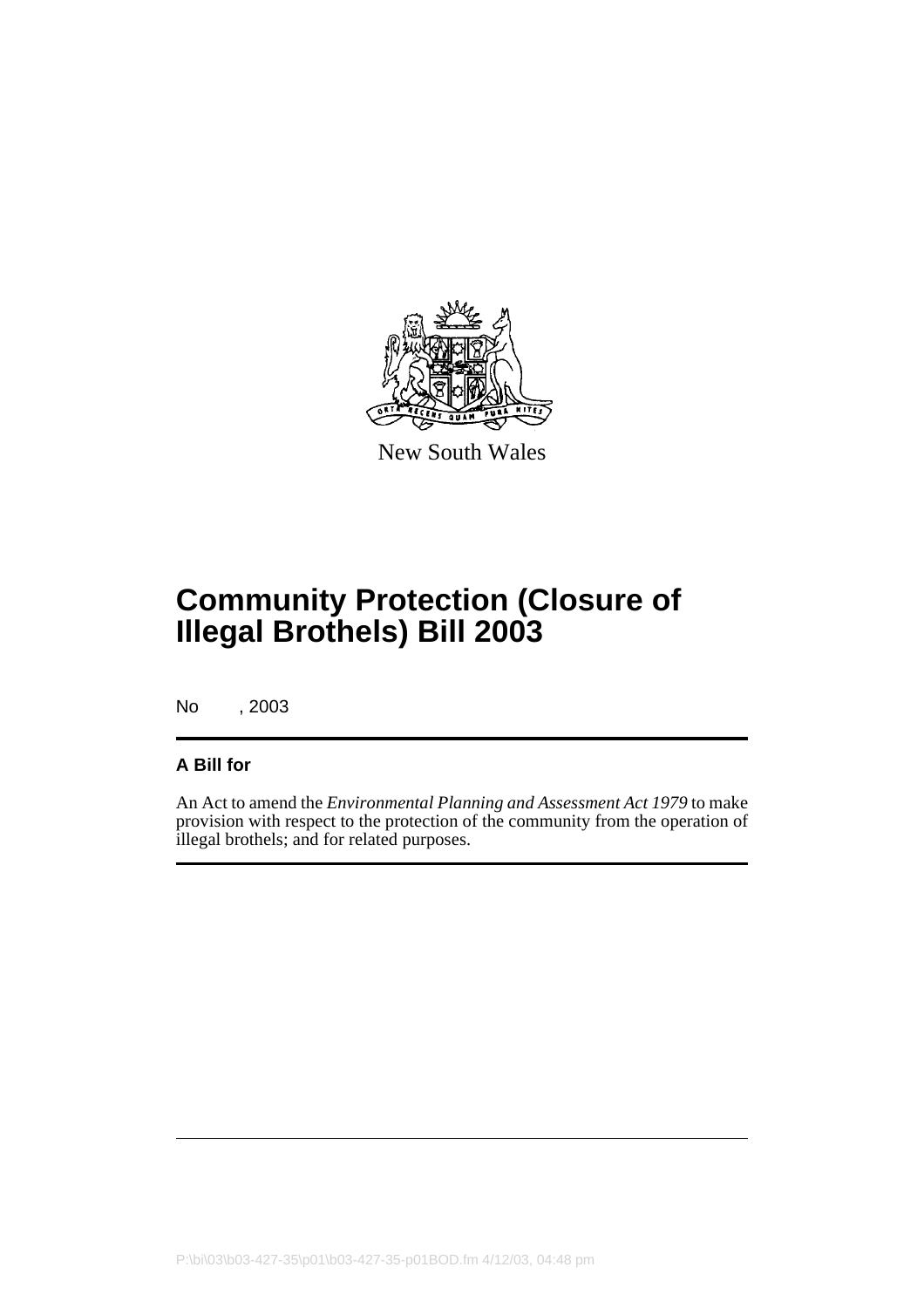<span id="page-5-2"></span><span id="page-5-1"></span><span id="page-5-0"></span>

| The Legislature of New South Wales enacts: |                                                                                                 |                     |
|--------------------------------------------|-------------------------------------------------------------------------------------------------|---------------------|
|                                            | <b>Name of Act</b>                                                                              | 2                   |
|                                            | This Act is the <i>Community Protection</i> ( <i>Closure of Illegal Brothels</i> )<br>Act 2003. | 3<br>$\overline{4}$ |
| 2                                          | <b>Commencement</b>                                                                             |                     |
|                                            | This Act commences on the date of assent.                                                       | 6                   |
| 3                                          | <b>Amendment of Environmental Planning and Assessment Act 1979</b><br><b>No 203</b>             |                     |
|                                            | The Environmental Planning and Assessment Act 1979 is amended<br>as set out in Schedule 1.      | 9<br>10             |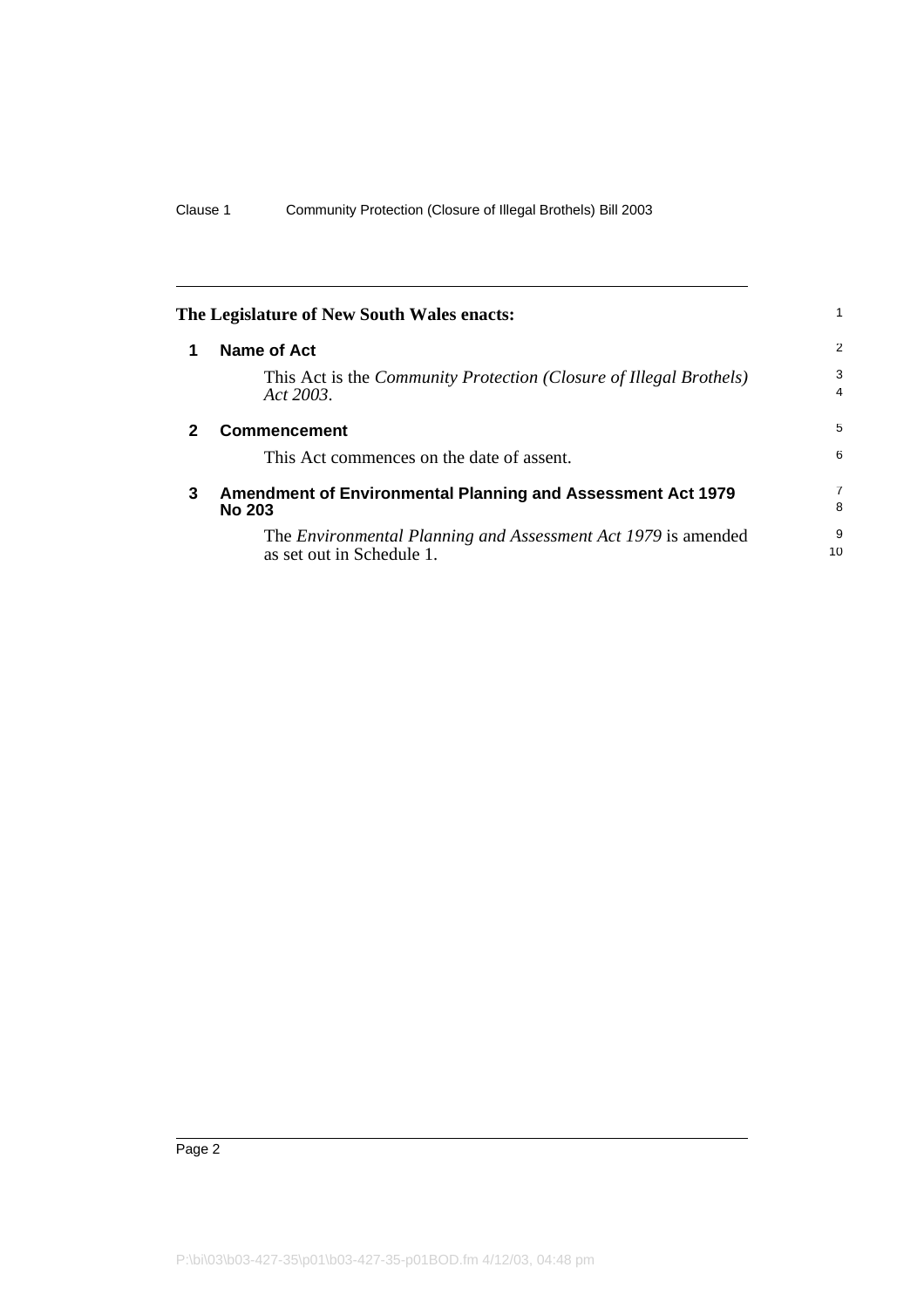Amendment of Environmental Planning and Assessment Act 1979 Schedule 1

#### <span id="page-6-0"></span>**Schedule 1 Amendment of Environmental Planning and Assessment Act 1979** (Section 3) **[1] Section 4 Definitions**

| .   | <b>OCONON &amp; DENNINGIIS</b>                                                                                                                     |                     |
|-----|----------------------------------------------------------------------------------------------------------------------------------------------------|---------------------|
|     | Insert in alphabetical order in section $4(1)$ :                                                                                                   | 5                   |
|     | <b>brothel</b> has the same meaning as in the Restricted Premises<br>Act 1943.                                                                     | 6<br>$\overline{7}$ |
| [2] | <b>Section 39A</b>                                                                                                                                 | 8                   |
|     | Insert after section 39:                                                                                                                           | 9                   |
|     | Application of SEPP No 1 in relation to brothels<br>39A                                                                                            | 10                  |
|     | State Environmental Planning Policy No 1-Development<br>Standards does not apply to or in respect of development for<br>the purposes of a brothel. | 11<br>12<br>13      |
| [3] | Section 121B What orders may be given by a consent authority?                                                                                      | 14                  |
|     | Insert after order No 17 in the Table to section $121B(1)$ :                                                                                       | 15                  |

| 18 | To cease using<br>premises, or causing<br>premises to be used,<br>for the purposes of<br>an illegal brothel | (a) | Premises are<br>being used for the<br>purposes of a<br>brothel and that<br>use is prohibited | Owner of premises or<br>person by whom<br>premises are being used<br>for the purposes of a<br>brothel |
|----|-------------------------------------------------------------------------------------------------------------|-----|----------------------------------------------------------------------------------------------|-------------------------------------------------------------------------------------------------------|
|    |                                                                                                             | (b) | Premises are<br>being used for the<br>purposes of a<br>brothel and<br>development            |                                                                                                       |

consent is required but has not been obtained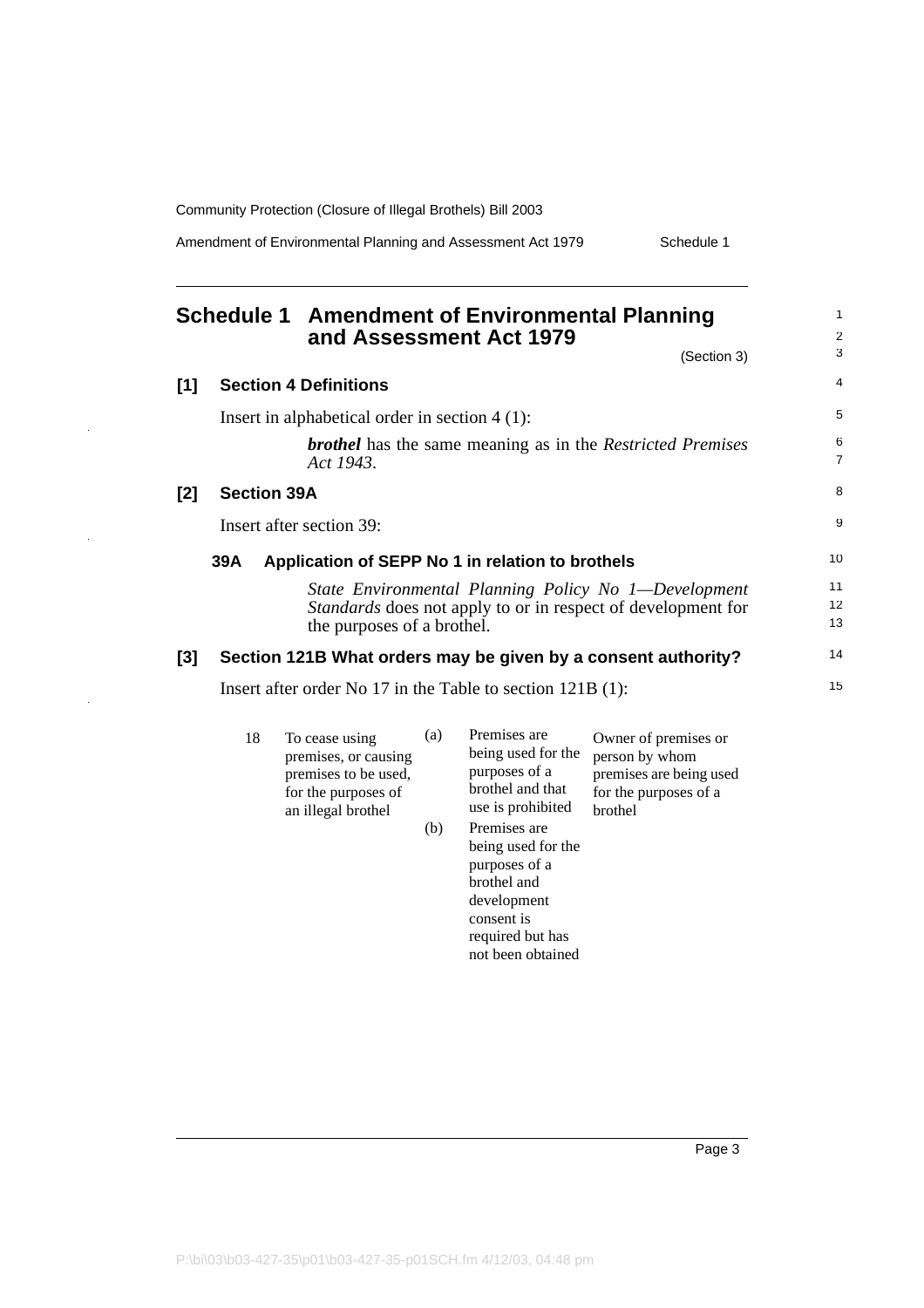Schedule 1 Amendment of Environmental Planning and Assessment Act 1979

| [4]    |                                                                             |     | <b>Section 121BA</b>                                                                                                                                                                                                                                                                                                                                   | 1                          |
|--------|-----------------------------------------------------------------------------|-----|--------------------------------------------------------------------------------------------------------------------------------------------------------------------------------------------------------------------------------------------------------------------------------------------------------------------------------------------------------|----------------------------|
|        |                                                                             |     | Insert after section 121B:                                                                                                                                                                                                                                                                                                                             | 2                          |
|        | <b>121BA</b><br>Community protection from the operation of illegal brothels |     |                                                                                                                                                                                                                                                                                                                                                        | 3                          |
|        |                                                                             | (1) | In enacting the <i>Community Protection (Closure of Illegal</i><br>Brothels) Act 2003, Parliament endorses the underlying<br>principle behind the amendments made by that Act, namely,<br>the recognition of the danger to public health and safety<br>caused by the operation of illegal brothels in inappropriate<br>locations within the community. | 4<br>5<br>6<br>7<br>8<br>9 |
|        |                                                                             | (2) | Accordingly, the objects of the amendments made by the<br>Community Protection (Closure of Illegal Brothels) Act 2003<br>are taken for all purposes to be as follows:                                                                                                                                                                                  | 10<br>11<br>12             |
|        |                                                                             |     | to protect the community from the operation of illegal<br>(a)<br>brothels,                                                                                                                                                                                                                                                                             | 13<br>14                   |
|        |                                                                             |     | to encourage the restriction and regulation of brothels<br>(b)<br>under instruments and policies made or adopted by<br>councils,                                                                                                                                                                                                                       | 15<br>16<br>17             |
|        |                                                                             |     | to facilitate the prompt closure of illegal brothels by<br>(c)<br>councils.                                                                                                                                                                                                                                                                            | 18<br>19                   |
| [5]    |                                                                             |     | Section 121D Circumstances in which compliance with secs<br>121F-121K is required                                                                                                                                                                                                                                                                      | 20<br>21                   |
|        | Insert "or No 18" after "No 8" in section 121D (a).                         |     |                                                                                                                                                                                                                                                                                                                                                        | 22                         |
| [6]    | Section 121M Period for compliance with order                               |     |                                                                                                                                                                                                                                                                                                                                                        | 23                         |
|        |                                                                             |     | Insert after section $121M(2)$ :                                                                                                                                                                                                                                                                                                                       | 24                         |
|        |                                                                             | (3) | An order in the terms of order No 18 in the Table to section<br>121B must require compliance with its terms within 48 hours<br>after the order is given.                                                                                                                                                                                               | 25<br>26<br>27             |
| $[7]$  |                                                                             |     | Sections 121ZJA and 121ZJB                                                                                                                                                                                                                                                                                                                             | 28                         |
|        |                                                                             |     | Insert after section 121ZJ:                                                                                                                                                                                                                                                                                                                            | 29                         |
| 121ZJA |                                                                             |     | Failure to comply with order No 18-council authorised to<br>prevent access to illegal brothels                                                                                                                                                                                                                                                         | 30<br>31                   |
|        |                                                                             | (1) | If:                                                                                                                                                                                                                                                                                                                                                    | 32                         |
|        |                                                                             |     | a council gives an order in the terms of order No 18 in<br>(a)<br>the Table to section 121B, and                                                                                                                                                                                                                                                       | 33<br>34                   |

J.

 $\ddot{\phantom{1}}$